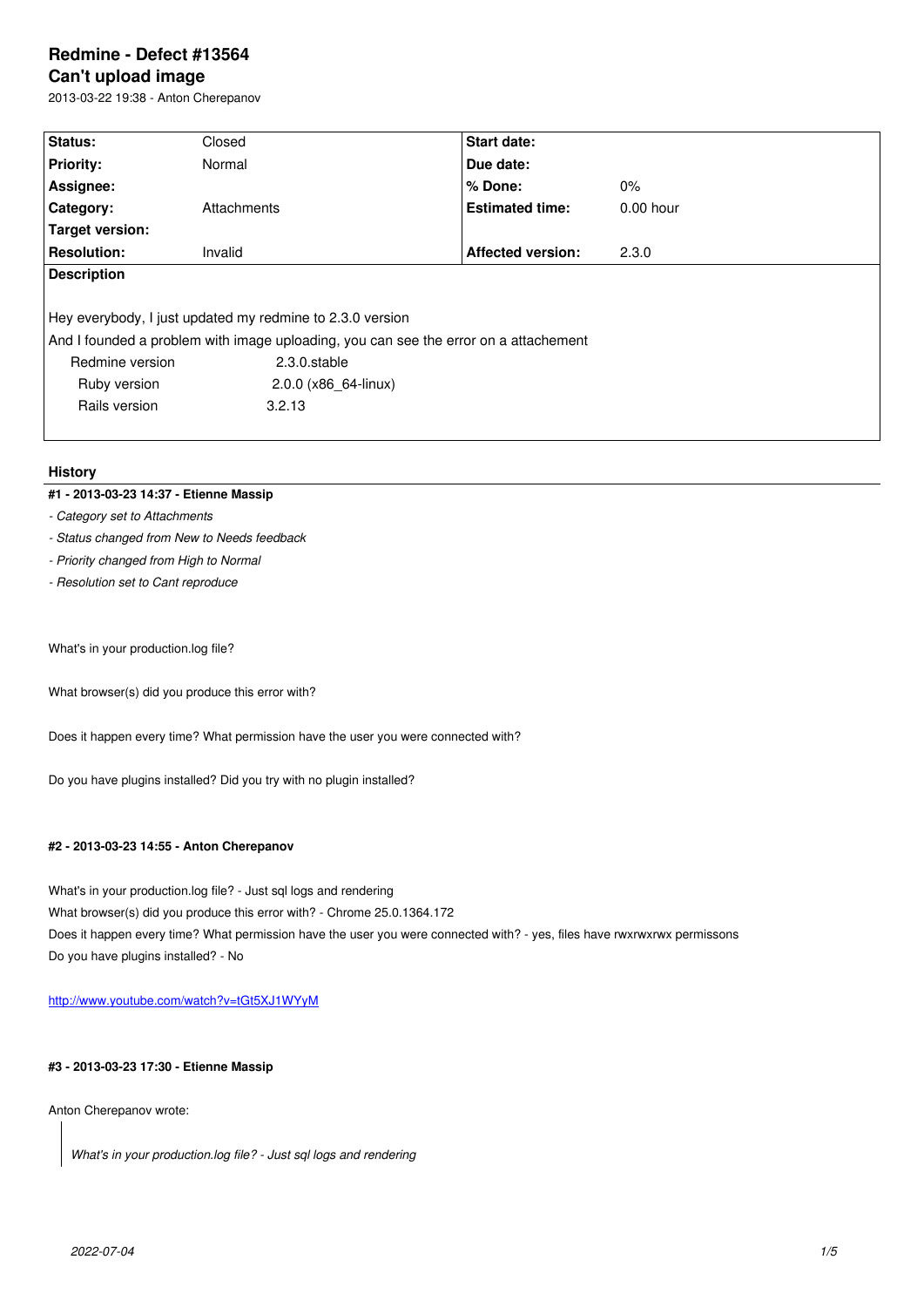I meant : what are the lines that appear when you try to upload the file?

*What permission have the user you were connected with? - yes, files have rwxrwxrwx permissons*

I meant Redmine permissions (via Roles).

#### **#4 - 2013-03-23 17:47 - Etienne Massip**

Nevermind, I get it.

Your web frontend Nginx is configured to serve static content and specifically JavaScript content probably based on a pattern/regex basis set somewhat like \*.js.

Browser is calling /upload.js for eager file upload, which is a dynamic script generated and returned by the Redmine application, but the call never reach the app because of the HTTP server filter.

You have to configure Nginx to serve itself /javascripts/\*\*/\*.js instead of \*.js and leave the other .js calls to the application.

# **#5 - 2013-03-23 17:48 - Etienne Massip**

BTW, my filters are just for example and probably not Nginx syntax obviously =)

### **#6 - 2013-04-02 08:10 - Anton Cherepanov**

Could you send lines with that it will be working ? (nginx config)

# **#7 - 2013-04-02 08:53 - Etienne Massip**

No because:

- I don't know about your present configuration
- I don't know about Nginx syntax (but I could try a guess if I saw your config)

# **#8 - 2013-04-02 08:58 - Anton Cherepanov**

Default configuration based on redmine wiki

```
upstream app_server {
 server localhost:3000 fail_timeout=0;
}
server {
 listen 80;
 server_name redmine.xxx.ru;
```

```
 root /sites/nginx/redmine.xxx.ru/public;
location / {
 try_files $uri @ruby;
 }
```
*2022-07-04 2/5*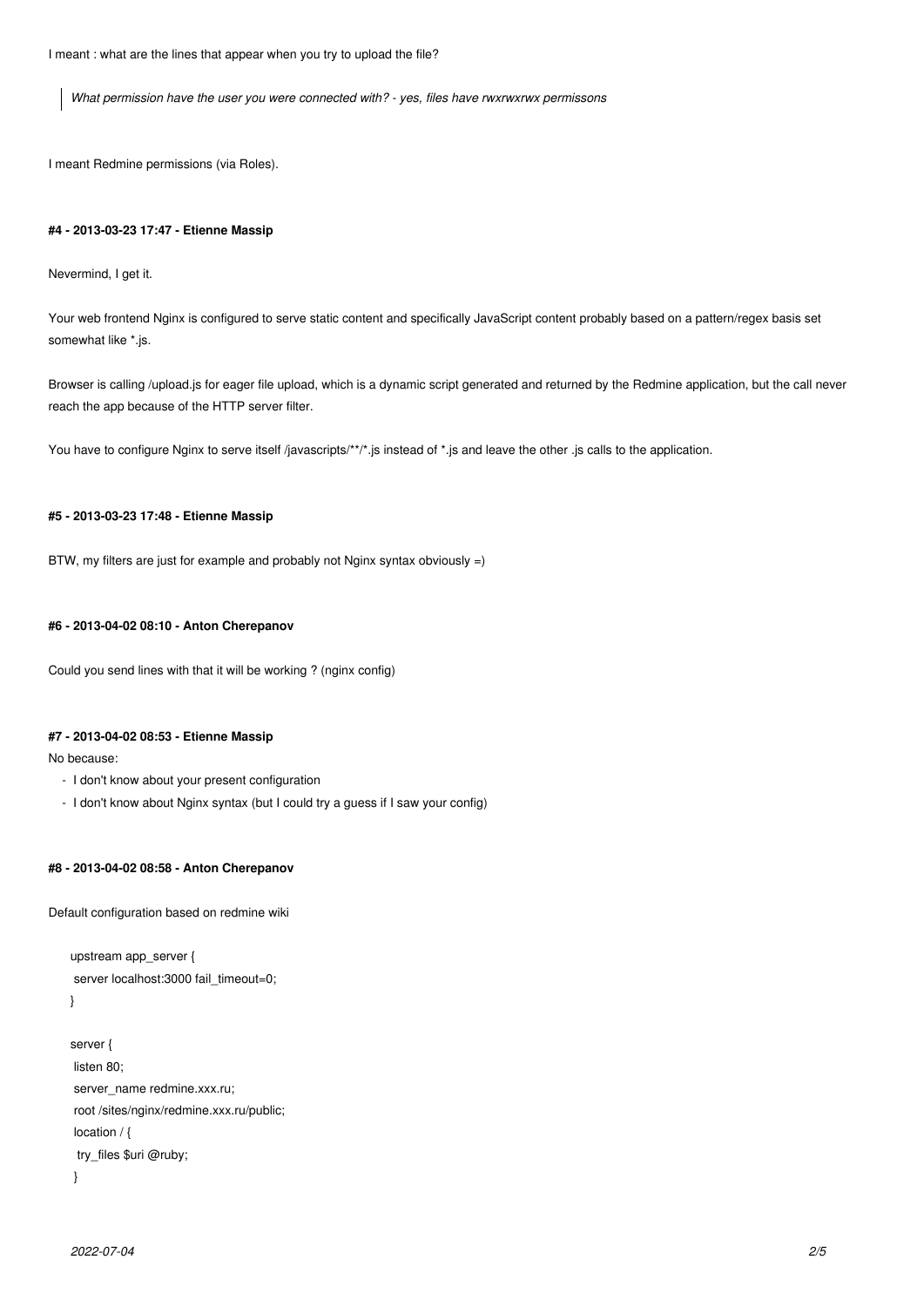```
location ~* ^.+\.(?:css|js|jpe?g|gif|htc|ico|png|html)$ {
  access_log off;
  expires 30d;
 ## No need to bleed constant updates. Send the all shebang in one
  ## fell swoop.
  tcp_nodelay off;
  ## Set the OS file cache.
  open_file_cache max=3000 inactive=120s;
  open_file_cache_valid 45s;
  open_file_cache_min_uses 2;
  open_file_cache_errors off;
  }
  location @ruby {
  proxy_set_header X-Real-IP $remote_addr;
  proxy_set_header X-Forwarded-For $proxy_add_x_forwarded_for;
  proxy_set_header Host $http_host;
  proxy_redirect off;
  proxy_read_timeout 300;
  proxy_pass http://app_server;
 }
}
```
# **#9 - 2013-04-02 09:22 - Etienne Massip**

This configuration is not accurate enough.

Try replacing static files location regular expression:

```
location ~* ^.+\.(?:css|js|jpe?g|gif|htc|ico|png|html)$ {
```
with:

```
location ~* ^(?:(?:plugin_assets/|themes/).+/)(?:javascripts|stylesheets|images)/.+\.(?:css|js|jpe?g|gif|htc|ico|png|html)$ {
```
This should work with Redmine 2.x.

The Redmine wiki page must be a contributed HowTo so it'll be great if you could update it once your configuration is Ok.

# **#10 - 2013-04-02 09:26 - Etienne Massip**

Etienne Massip wrote:

*location ~\* ^(?:(?:plugin\_assets/|themes/).+/)(?:javascripts|stylesheets|images)/.+\.(?:css|js|jpe?g|gif|htc|ico|png|html)\$ {*

location ~\* ^(?:(?:plugin\_assets/|themes/).+/)(?:javascripts/.+\.js|stylesheets/.+\.css|images/.+\.(?:jpe?g|gif|htc|ico|png|html))\$ {

Would even be more accurate.